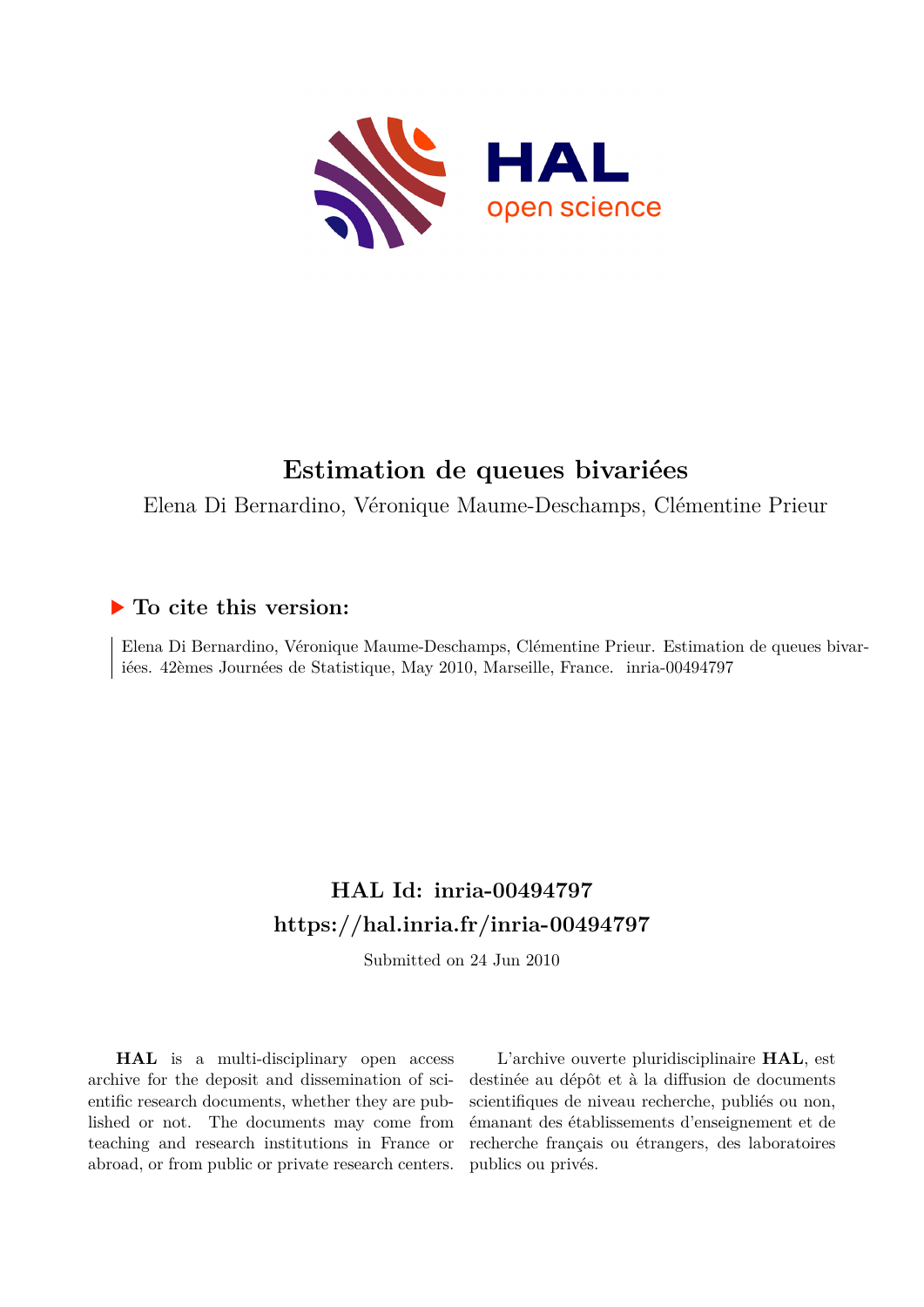### Estimating Bivariate Tails

Elena Di Bernardino

Université de Lyon, Université Lyon 1, ISFA, Laboratoire SAF. E-mail : elena.di-bernardino@univ-lyon1.fr

Véronique MAUME-DESCHAMPS

Université de Lyon, Université Lyon 1, ISFA, Laboratoire SAF. E-mail : veronique.maume@univ-lyon1.fr

> Clémentine PRIEUR Universit´e Joseph Fourier, LJK/MOISE. E-mail : clementine.prieur@imag.fr

#### Résumé

Ce papier traite de l'estimation de la queue d'une distribution bivari´ee. Nous développons une approche bidimensionnelle de la méthode de dépassement de seuil (Peaks Over Threshold) et une version bivariée du Théorème de Pickands-Balkemade Hann. Nous démontrons des propriétés de convergence pour l'estimateur ainsi construit. La structure de dépendance entre les marges est modélisée par une copule. Enfin, nous proposons quelques simulations.

#### Abstract

In this paper we consider the general problem of estimating the tail of a bivariate distribution. An extension of the threshold method for extreme values is developed, using a two-dimensional version of the Pickands-Balkema-de Hann Theorem. We construct a two-dimensional tail estimator and we provide its asymptotic properties. The dependence structure between the marginals is described by a copula. Simulations are implemented.

Keywords: Extreme Value Theory, Bivariate Pickands-Balkema-de Hann Theorem, Peaks Over Threshold method, Copula, Tail Dependence.

We consider the general problem of estimating the tail of a distribution. We focus in this work on the study of bivariate distributions. We assume that the dependence between the marginals is described by a continuous symmetric copula  $C$ , which is assumed to be known or inferred from the data structure. Multivariate models with dependent marginals are of great importance in the applications. One main stake in the field of insurance for example is to build new risk indicators taking into account the dependence structure between lines of business. Our approach is based on the study of the excesses over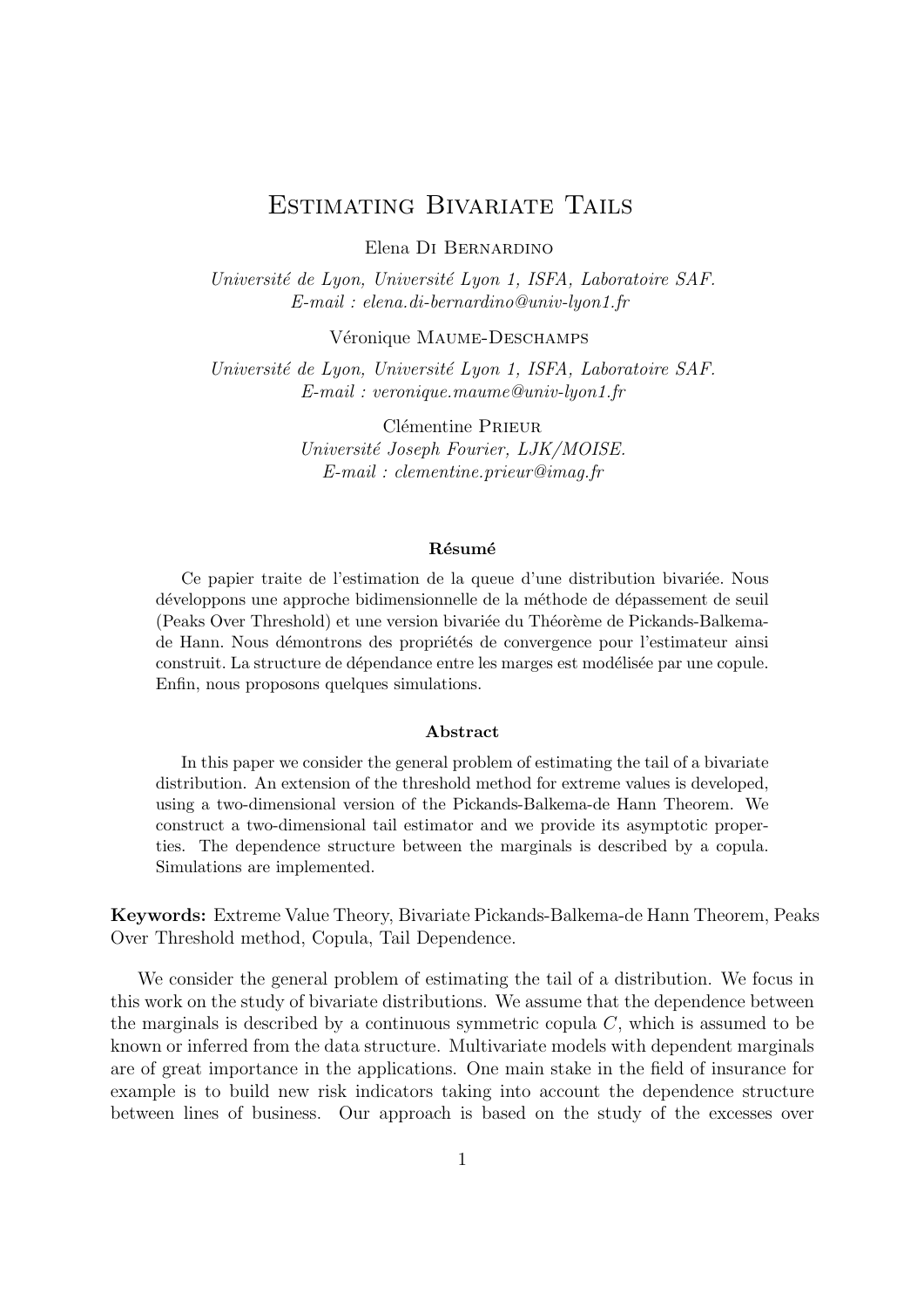a threshold. We obtain an estimator for the tail of bivariate distributions, for which we derive asymptotic results. The main ingredient is a generalization of the bivariate Pickands-Balkema-de Hann Theorem stated in [3].

To understand the heart of our method, we need first to recall more or less classical results for the estimation of the tail of univariate distributions. The univariate threshold method (or POT method, Peaks Over Threshold) is widely used for estimating extreme quantiles or tail distributions. This method is centered on the Generalized Pareto Distribution, as a model for distribution of excesses over a threshold, and it finds its justification in the classical Extreme Value Theory (EVT). An important result on which the method is based is the Pickands-Balkema-de Hann Theorem, stating that the generalized Pareto distribution (GPD), given by

$$
V_{k,\sigma}(x) := \begin{cases} 1 - \left(1 - \frac{kx}{\sigma}\right)^{\frac{1}{k}}, & \text{if } k \neq 0, \sigma > 0\\ 1 - e^{\frac{-x}{\sigma}}, & \text{if } k = 0, \sigma > 0 \end{cases}
$$
(1)

and  $x \geq 0$  for  $k \leq 0$  or  $0 \leq x < \frac{\sigma}{k}$  for  $k > 0$ , appears as the limit distribution of scaled excesses over high thresholds u.

Let  $X_1, X_2, \ldots, X_n$  be an i.i.d. sequence with common distribution function F. From Fisher-Tippet Theorem [2, Theorem 3.2.3], we know that if there exists a non-degenerate distribution function  $H_k(x)$  such that

$$
\forall x \in \mathbb{R} \lim_{n \to \infty} \mathbb{P}\left[\frac{\max\{X_1, X_2, \dots, X_n\} - b_n}{a_n} \le x\right] = H_k(x),\tag{2}
$$

with  $(a_n)_{n>0} \in \mathbb{R}_+^*$ <sup>N\*</sup> and  $(b_n)_{n>0} \in \mathbb{R}^{\mathbb{N}^*}$ , then  $H_k(x)$  is a member of the GEV (Generalized Extreme Value Distribution) family

$$
H_k(x) = \begin{cases} \exp\left(-\left(1 - k x\right)^{\frac{1}{k}}\right), & \text{if } k \neq 0, \\ \exp\left(-e^{-x}\right), & \text{if } k = 0, \end{cases}
$$
\n
$$
(3)
$$

where  $1 - kx > 0$  and  $k \in \mathbb{R}$  is a parameter determining the family to which the limit belongs to (Fréchet, Gumbel, Weibull). We then write  $F \in MDA(H_k)$ . This allows us to give the following precise formulation.

#### Pickands-Balkema-de Hann Theorem. [2, Theorem 3.4.13(b)]

Let  $F_u(x) = \mathbb{P}[X - u \le x | X > u]$  and  $x_F := \sup\{x \in \mathbb{R} | F(x) < 1\}$ , (i.e.  $x_F$  is the right endpoint of  $F$ ), then we have

$$
F \in MDA(H_k) \iff \lim_{u \to x_F} \sup_{0 \le x \le x_F - u} |F_u(x) - V_{k, \sigma(u)}(x)| = 0.
$$
 (4)

This result suggests that, for sufficiently high thresholds  $u$ , the distribution function of the excesses may be approximated by a GPD  $V_{k,\sigma(u)}(x)$ .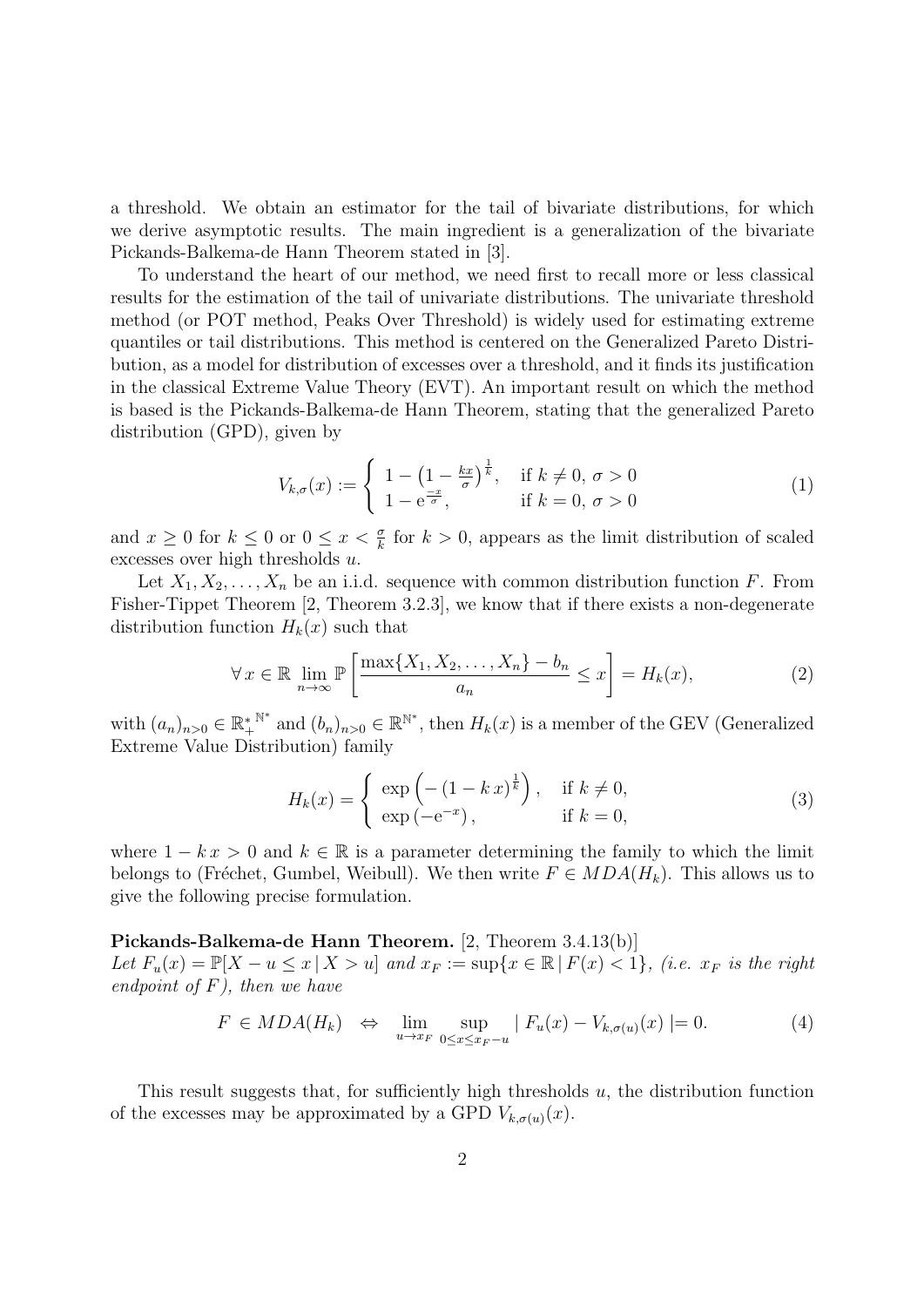The use of the Pickands-Balkema-de Hahn Theorem to provide an estimator of the tail of univariate distributions is well-known, see for instance McNeil's results [4, 5] in the field of insurance. We generalize this approach to the bivariate frame.

If C denotes a symmetric continuous copula, we define for  $(u_1, u_2) \in [0, 1]^2$  the survival copula  $C^*$  by

$$
C^*(u_1, u_2) = u_1 + u_2 - 1 + C(1 - u_1, 1 - u_2). \tag{5}
$$

We now need the following auxiliary result:

Upper Tail Dependence Copula Convergence Theorem. [3, Theorem 2.3] Let C be a continuous symmetric copula. Assume that  $C^*(1-u, 1-u) > 0$ , for all  $u > 0$ , and that there exists an increasing continuous function  $q : [0, \infty) \to [0, \infty)$  such that

$$
\lim_{u \to 1} \frac{C^*(x(1-u), 1-u)}{C^*(1-u, 1-u)} = g(x), \quad x \in [0, \infty).
$$
\n(6)

Then, there exists  $\theta > 0$  such that  $g(x) = x^{\theta} g(\frac{1}{x})$  $\frac{1}{x}$  for all  $x \in (0, \infty)$ . Further, for all  $(x, y) \in [0, 1]^2$ 

$$
\lim_{u \to 1} C_u^{up}(x, y) = x + y - 1 + G(g^{-1}(1 - x), g^{-1}(1 - y)) := C^{*G}(x, y),
$$
\n(7)

where

$$
G(x,y) := y^{\theta} g\left(\frac{x}{y}\right), \ \forall \, (x,y) \in (0,1]^2 \ and \ G := 0 \ on \ [0,1]^2 \setminus (0,1]^2. \tag{8}
$$

We fix a threshold  $u$  and denote by  $N$  the binomial random variable of excesses (number of excesses above  $u$ ). The distribution of N is the binomial with parameters  $n$ and  $1 - F(u)$ ,  $N \sim$  Bi $(n, 1 - F(u))$ . The excesses are denoted by  $Y_1, Y_2, \ldots, Y_N$  where  $Y_j = X_i - u$  with i the index of the j<sup>th</sup> exceedance.

Then, estimating  $\sigma$  and k by maximum likelihood estimators k and  $\hat{\sigma}$ , and following (4), Smith [7] proposed an estimator of the tail  $F(y)$  in the one-dimensional case, of the form

$$
1 - \widehat{F}^*(y) = \begin{cases} \frac{N}{n} \left( 1 - \widehat{k} \frac{(y-u)}{\widehat{\sigma}} \right)^{\frac{1}{k}}, & \text{if } \widehat{k} \neq 0, \\ \frac{N}{n} \left( e^{\frac{-(y-u)}{\widehat{\sigma}}} \right), & \text{if } \widehat{k} = 0, \end{cases}
$$
(9)

for  $u < y < \infty$  (if  $\hat{k} < 0$ ) or  $u < y < \hat{\sigma}/\hat{k}$  (if  $\hat{k} > 0$ ).

Following this general approach, we propose a new tail estimator in the two-dimensional setting. Assuming that the dependence structure is described by some continuous symmetric copula C, and denoting by  $F_X$  and  $F_Y$  the distribution functions of the marginals (they are not assumed to be equal), we first introduce the following notations

$$
\widehat{F}_1^*(u, y) = C\left(\widehat{F}_{n,X}(u), \widehat{F}_Y^*(y)\right)
$$
\n(10)

$$
\widehat{F}_2^*(x, u) = C\left(\widehat{F}_X^*(x), \widehat{F}_{n,Y}(u)\right),\tag{11}
$$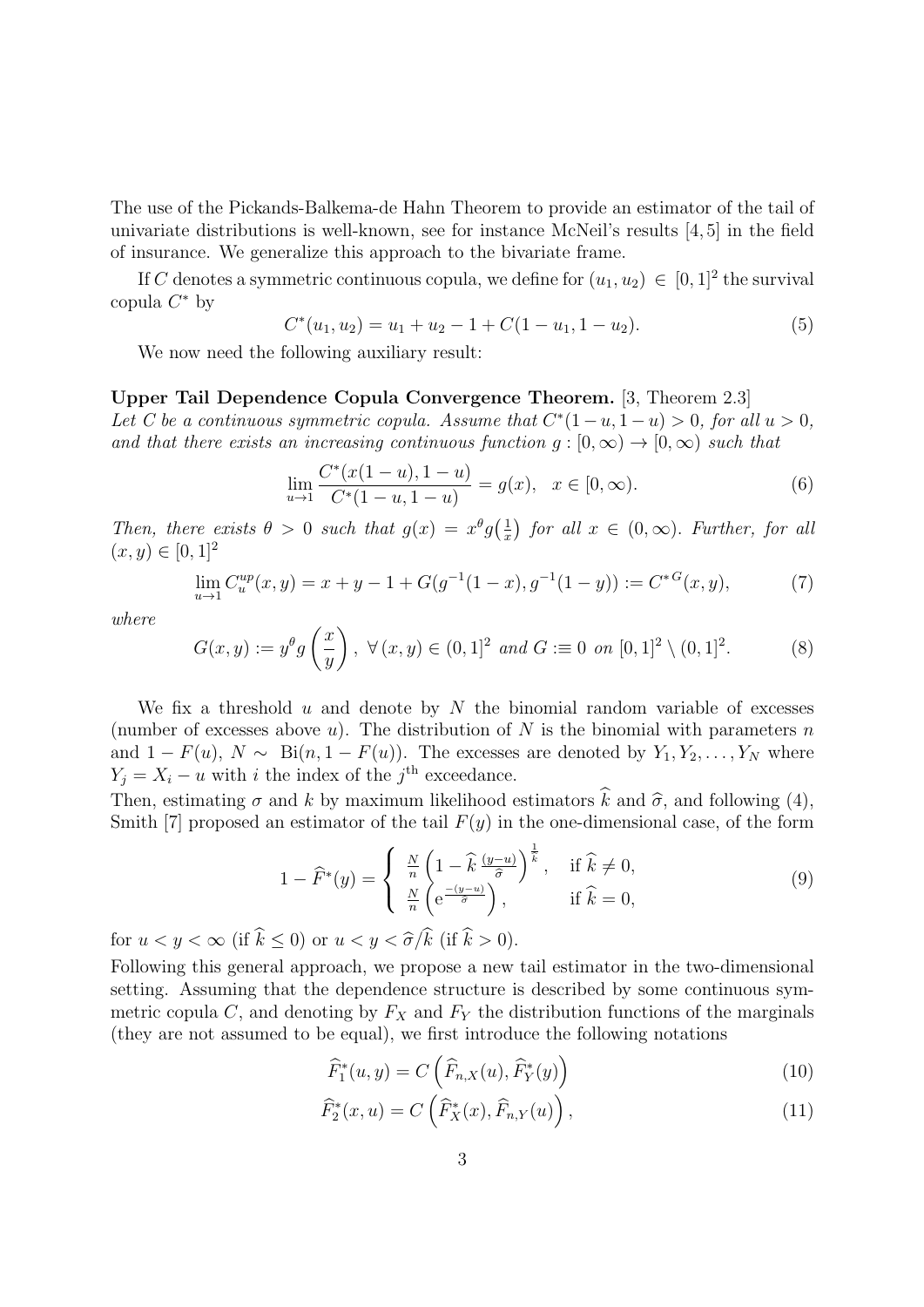where  $\widehat{F}_{n,X}$  and  $\widehat{F}_{n,Y}$  denote the empirical distribution functions of X and Y respectively. The estimates  $\widehat{F}_X^*$  and  $\widehat{F}_Y^*$  are defined by (9).

Define

$$
\widehat{F}_{n,(X,Y)}(s,t) = (1/n) \sum_{i=1}^{n} 1_{\{X_i \le s, Y_i \le t\}},
$$

$$
\overline{\widehat{F}}(s,t) = (1/n) \sum_{i=1}^{n} 1_{\{X_i > s, Y_i > t\}}.
$$

Denote  $V_{\hat{k}_X,\hat{\sigma}_X}$  by  $V^X$  and  $V_{\hat{k}_Y,\hat{\sigma}_Y}$  by  $V^Y$ . Denote for all  $u \in \mathbb{R}$ ,  $u_Y = F_Y^{-1}$  $Y^{-1}(F_X(u)).$ 

Denoting now by  $\widehat{k}_X$ ,  $\widehat{\sigma}_X$  (resp.  $\widehat{k}_Y$ ,  $\widehat{\sigma}_Y$ ) the maximum likelihood estimators obtained from the sample  $\{X_i\}_{i=1,\dots,N_u}$  (resp.  $\{Y_i\}_{i=1,\dots,N_{u_Y}}$ ), we define the estimator  $\tilde{F}^*(x,y)$  for the bivariate tail by

$$
\overline{\widehat{F}}(u, u_Y) \left(1 - g(1 - V^X(x - u)) - g(1 - V^Y(y - u_Y)) + G\left(1 - V^X(x - u), 1 - V^Y(y - u_Y)\right)\right) + \widehat{F}_1^*(u, y) + \widehat{F}_2^*(x, u_Y) - \widehat{F}_{n,(X,Y)}(u, u_Y).
$$
(12)

We obtain Theorem 1 below as an extension of [3, Theorem 4.1].

**Theorem 1.** Let  $X, Y$  be continuous, univariate random variables, with different marginal distributions, respectively  $F_X$ ,  $F_Y$ , and symmetric copula C. Suppose that  $F_X \in MDA(H_{k_1}),$  $F_Y \in MDA(H_{k_2})$ . Assume that C satisfies the hypotheses of the Upper Tail Dependence Copula Convergence Theorem for some g. Then

$$
\sup_{\substack{0 < x < x_{F_Y} - u, \\ 0 < y < x_{F_Y} - F_Y^{-1}(F_X(u))}} \left| \mathbb{P} \left[ X - u \le x, Y - u_Y \le y \middle| X > u, Y > u_Y \right] \right. \\ \left. - C^{*G} \left( 1 - g(1 - V_{k_1, a_1(u)}(x)), 1 - g(1 - V_{k_2, a_2(u_Y)}(y)) \right) \right| \xrightarrow{u \to x_{F_X}} 0, \tag{13}
$$

where  $V_{k_i, a_i(\cdot)}$  is the GPD with parameters  $k_i, a_i(\cdot)$ , defined in (1), and  $x_{F_X} := \sup\{x \in$  $\mathbb{R} | F_X(x) < 1$ ,  $x_{F_Y} := \sup\{y \in \mathbb{R} | F_Y(y) < 1\}.$ 

Our estimator (12) is only valid for  $x > u$  and  $y > u$ , when u is *large enough*. We will see how to interpret the expression u *large enough* and to provide a careful selection of thresholds in order to have convergence results for (12).

In order to provide bivariate convergence results, we first prove a new one-dimensional convergence theorem. Let  $(u_n)_{n>0}$  be a sequence of thresholds in  $\mathbb{R}_+$  increasing to infinity, and  $(z_n)_{n>0}$  an auxiliary sequence in  $\mathbb{R}_+$  increasing to infinity. The role of  $(z_n)_{n>0}$  is to control how far we can extrapolate into the tail. Under suitable regularity conditions on F and on the respective speed of convergence of  $(u_n)_{n\geq 0}$  and  $(z_n)_{n\geq 0}$ , we prove

$$
\[F(u_n z_n) - \widehat{F}^*(u_n z_n)\] \xrightarrow[n \to \infty]{\mathbb{P}} 0. \tag{14}
$$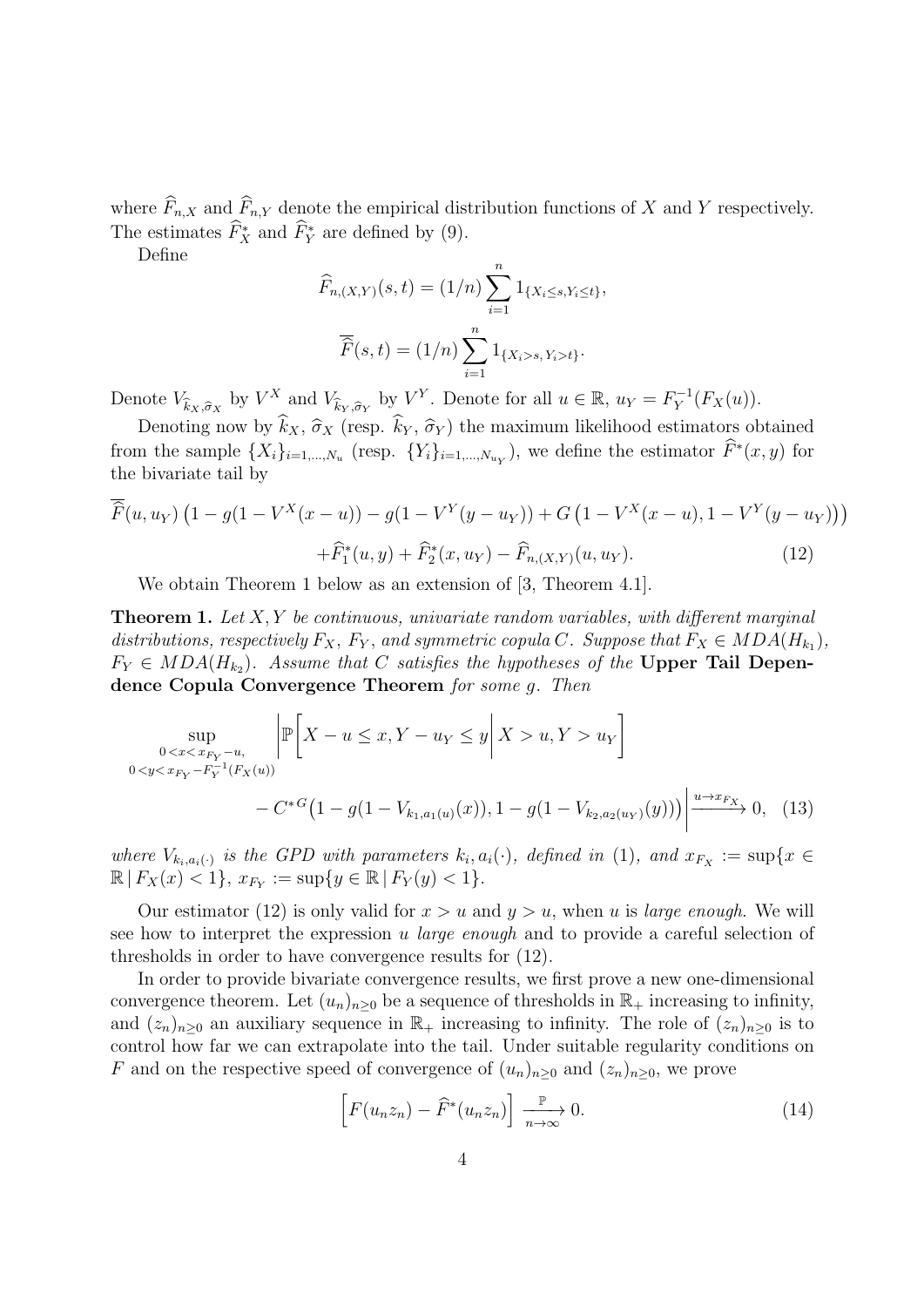This result is one of the essential tools to demonstrate our convergence result for the bivariate tail estimator (12). It is a corollary of a new central limit theorem which allows us to build confidence intervals for univariate tails.

We consider a continuous symmetric copula C and marginal distributions  $F_X$  and  $F_Y$ . Let  $N_X = N_{n,X}$  (resp.  $N_Y = N_{n,Y}$ ) denote the random number of excesses above some threshold  $u_1(n)$  (resp.  $u_2(n)$ )

in a total sample of size n. We are interested in providing a convergence theorem unconditionally on the number of excesses.

Under suitable relations on  $u_1$  and  $u_2$  and under regularity assumptions on  $F_X$ ,  $F_Y$ and  $C$ , we obtain the following result:

Theorem 2. If all the assumptions of Theorem 1 and of the Upper Tail Dependence Copula Convergence Theorem are verified, then

$$
\sup_{x > u_1(n), y > u_2(n)} \left[ F(x, y) - \widehat{F}^*(x, y) \right] \xrightarrow[n \to \infty]{\mathbb{P}} 0.
$$
\n(15)

We propose simulations to illustrate the general convergence result in the bi-dimensional case (Theorem 2 above). We choose the marginal distributions and symmetric copula as follows

$$
C(u, v) = u + v - 1 + [(1 - u)^{-1} + (1 - v)^{-1} - 1]^{-1}
$$
 (Survival Clayton copula) (16)

$$
F_X(x) = 1 - (1 + x)^{-1}
$$
,  $F_Y(y) = 1 - (1 + y^2)^{-1}$  (different Burr distributions) (17)

In the simulations, we use the general method proposed in [1], *conditional sampling*, to sample from a bivariate distribution.

This work has been partially supported by the french research national agency (ANR) under the reference ANR-08BLAN-0314-01.

### References

- [1] U. Cherubini, E. Luciano, W. Vecchiato, Copula Methods in Finance, Wiley, New York, (2004).
- [2] P. Embrechts, C. Kluppelberg, and T. Mikosch, Modelling Extremal Events for Insurance and Finance, Berlin, Heidelberg: Springer-Verlag, (1997).
- [3] A. Juri, M.V. Wüthrich, Tail Dependence From a Distributional Point of View, Extremes 6, Vol. 6, no. 3, (2003), 213-246.
- [4] A. J. McNeil, Estimating the Tails of loss severity distributions using extreme value theory, ASTIN Bulletin 27, (1997), 1117-1137.